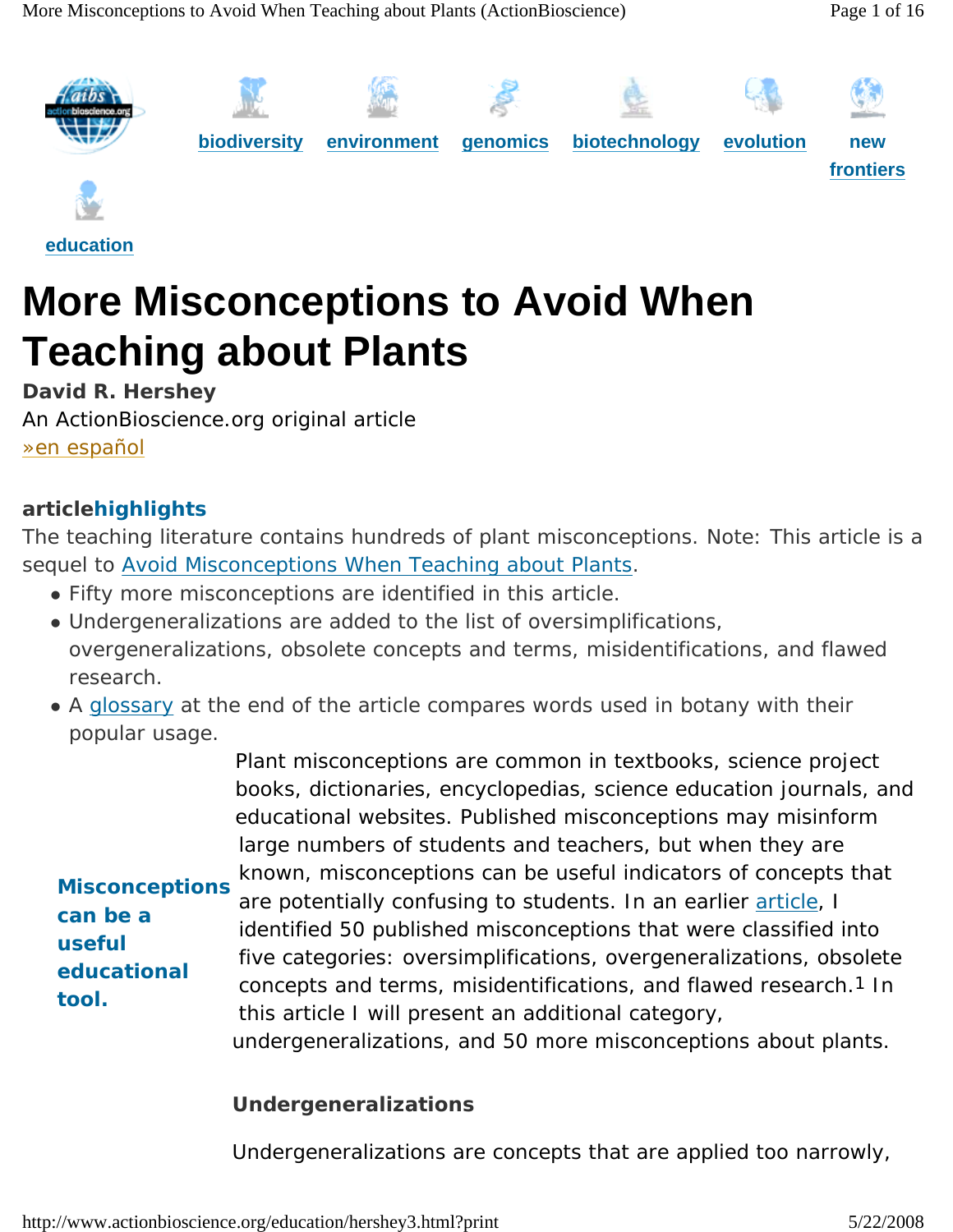such as concepts that are restricted to angiosperms when they also apply to gymnosperms or seedless plants.

*Problems stem from limiting concepts to angiosperms.*

- Dioecious species are often defined as having staminate ("male" or pollen producing) and carpellate ("female" or ovule bearing) flowers on separate plants. About 40 percent of gymnosperm species are dioecious, with pollen and seeds produced on separate plants.
- Monoecious species are often defined as having staminate and carpellate flowers on the same plant. This excludes monoecious gymnosperms that have pollen cones and seed cones on the same plant.
	- "Perennial" is often used to describe plants that live more than two years and usually flower every year, and yet most nonflowering plants are also perennial.
	- Texts often imply that only woody plants have secondary growth. Many nonwoody plants have secondary growth; for example, carrot storage roots are mainly secondary tissues.

#### **Obsolete concepts**

- Texts usually say photorespiration lowers the efficiency of photosynthesis in C3 plants and has no purpose. Recent research reveals that normal nitrate metabolism requires photorespiration.2
- The plant hormone, abscisic acid, was misnamed. Ethylene is now considered to be the hormone that triggers abscission.3
- Nickel is often omitted as an essential element for plants, yet research published in 1987 showed nickel is essential for plants.4
- Florigen was long considered to be merely a hypothetical flowering hormone, but it now appears to be a messenger RNA, according to recent research.5
- Phloem is sometimes said to carry organic "wastes," when the

*Some obsolete concepts are still being taught.*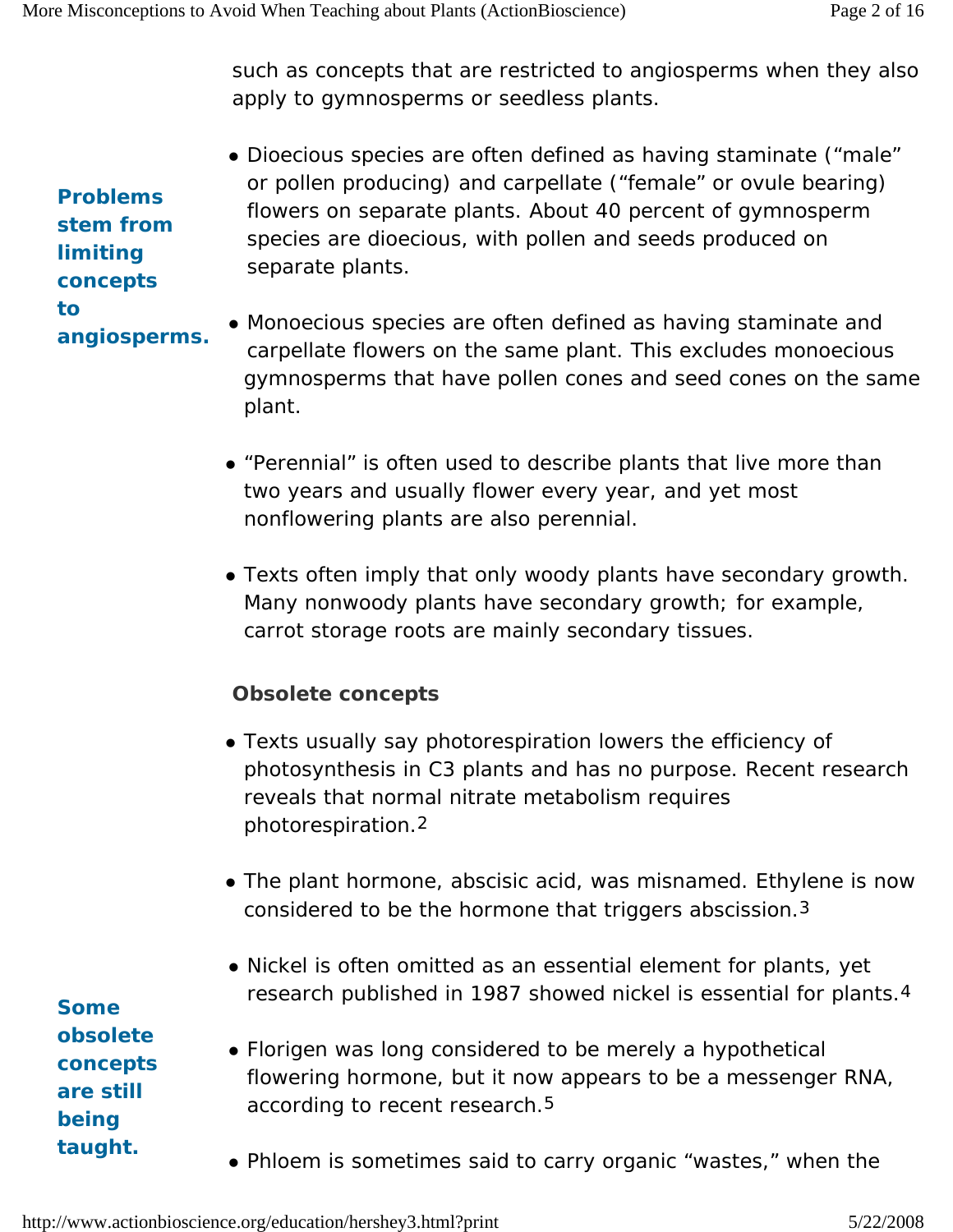roles of these organic compounds are unknown in plants. Secondary organic compounds are assumed to function in defense if they have no other obvious role.3 Direct evidence for this is often lacking, although it may be forthcoming in future studies. For example, when tobacco was genetically engineered not to produce nicotine, insects attacked plants without nicotine more severely than plants with normal nicotine levels.<sup>6</sup>

- The oldest living seeds were thought to be those from a 1300year-old lotus (*Nelumbo nucifera*).7 Recently, carbon-dating of a germinated seed of date palm (*Phoenix dactylifera*) showed it was 2000 years old.8
- A dictionary definition of intelligence can be applied to plants, even though they lack nervous systems, because of their adaptively variable behavior.9-11

#### **Oversimplifications**

- A science project book claimed chlorophyll and hemoglobin each contain 137 atoms and replacing one atom changes hemoglobin into chlorophyll. That is not possible because chlorophyll a has a molecular weight of under 900 daltons, whereas one subunit of human hemoglobin has a molecular weight of 16,000 daltons. The grain of truth is that chlorophyll and hemoglobin both contain a similar ring structure with a different central ion: magnesium in chlorophyll and iron in hemoglobin.
- Stating that gymnosperm means "naked seed" can mislead students because the degree of "nakedness" varies among the four phyla of gymnosperms. Ginkgo seeds are naked from an early stage in their development, but yew seeds are partly surrounded by a fleshy aril, or covering, that is often mistaken for a fruit. Pine seeds are usually hidden by cone scales until maturity, but cones of five *Pinus* species (*Pinus albicaulis* and four others) are indehiscent; that is, they remain closed until they decay or are opened by animals. Emphasize that gymnosperms lack flowers and fruits rather than emphasizing their naked seeds.
- Cycads are extinct according to one biology dictionary. It's true

*Gymnosperms are much more than "naked seeds."*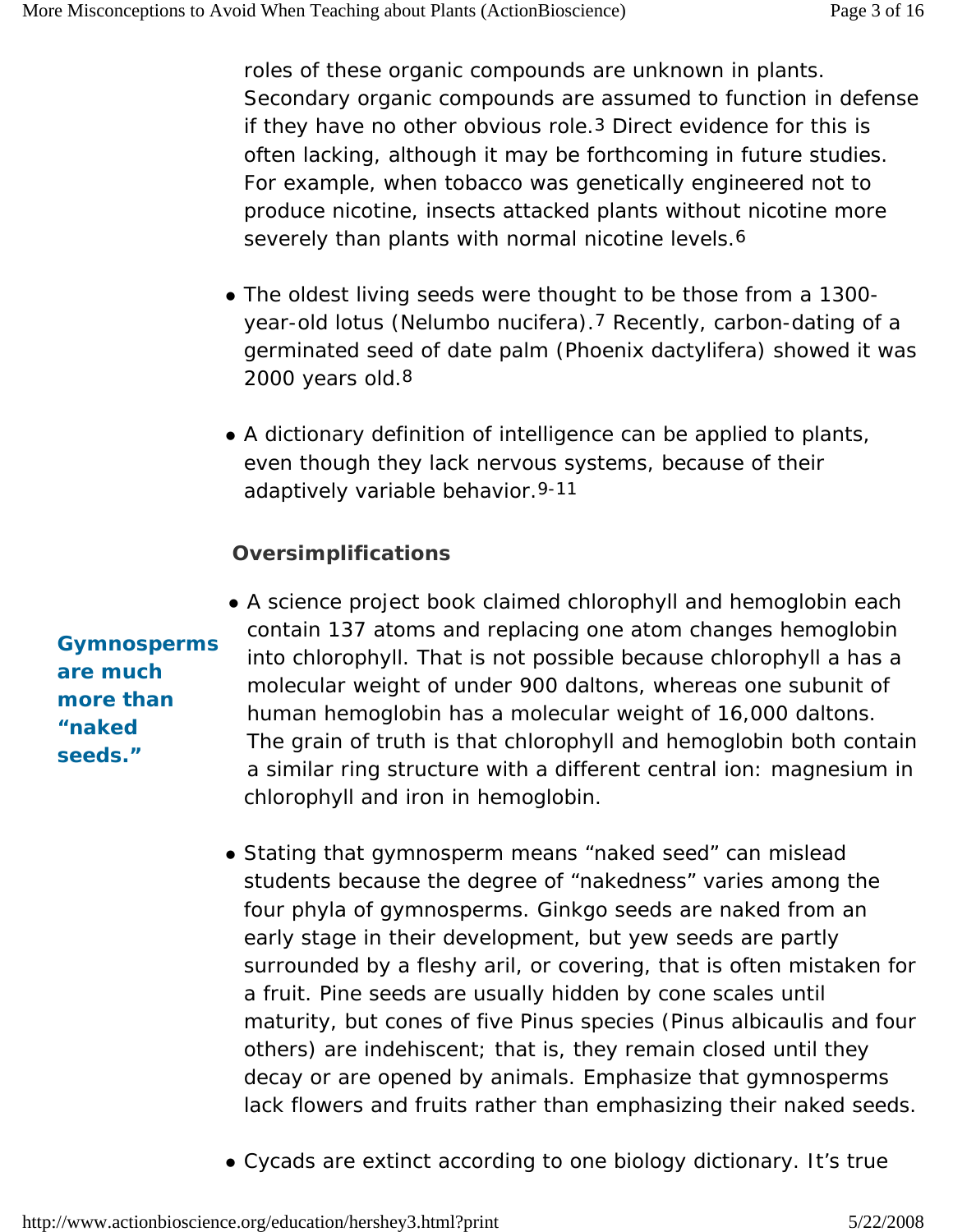that many are endangered, but there are about 100 living species of cycads, including sago palm (*Cycas revoluta*), a common houseplant.12

#### **Overgeneralizations**

- Texts often say that seeds require oxygen to germinate. Most do, but there are some seeds, such as *Echinochloa oryzicola*, that germinate using anaerobic respiration.13
- Light is often omitted as a requirement for seed germination, yet some types of seed do require light to germinate, such as the princess tree (*Paulownia tomentosa*).14
- Texts often emphasize the cuticle as an important adaptation for plant survival on land, but that is not true for all plants. Bryophytes that lack a cuticle have adapted to withstand dehydration by rapidly equilibrating with their environment, a mechanism termed *poikilohydry*.15
- Red beets are sometimes said to be colored by anthocyanins. Beets (*Beta vulgaris*) are among over 11,000 species that have pigments called betalains instead of anthocyanins.16
- Perennials are often said to sexually reproduce every year, but many perennials do not. Some sexually reproduce only once, such as bamboo; some may not sexually reproduce at all if they just reproduce asexually.

#### **Misidentifications**

*Botanical terms differ from gardening terms.*

The first misconception listed here is an example of a wider problem of botanical terms that have different popular or gardening definitions. Such problem terms include berry, bulb, fertilization, flower, fruit, herb, nut, petal, root, thorn, and variety. A glossary is provided at the end of the article to help illustrate the differences between botanical and popular definitions for these terms (see Author Glossary).

z Petunia, tomato, geranium (*Pelargonium* spp.), wax begonia,

*Some exceptions are important.*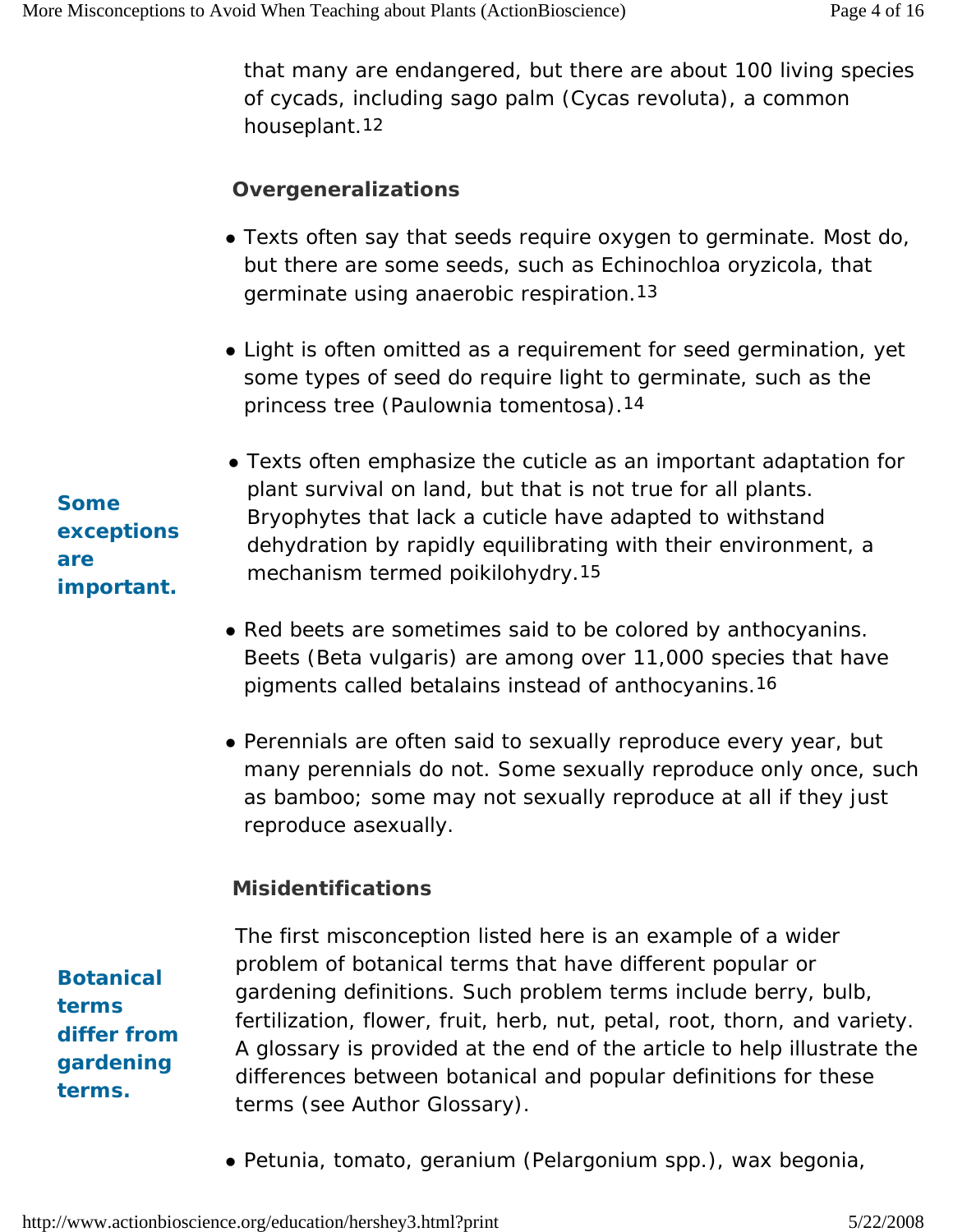coleus, impatiens, snapdragon, and many other nonwoody plants are often called annuals. They are all perennials, but gardeners call them annuals when they are grown for one season before they die from winter cold. Examples of true annuals are corn and zinnia.

- One science project book lists celery as a monocot. Celery is a dicot or eudicot. The author probably misidentified the edible celery petiole as a leaf blade and believed it had parallel veins characteristic of monocots.
- An educational website misstated that the Amazon water lily (Victoria spp.), with leaves more than 2 meters in diameter, has the largest leaves of any plant. The *Guinness Book of World Records* lists a tie between raffia palm (*Raphia farinifera*) and Amazonian bamboo palm (*Raphia taedigera*), both with leaves up to 20 meters long.

#### **Other misconceptions**

#### *Plant reproduction*

- Many websites say the plant equivalent of animal parthenogenesis, or reproduction without fertilization, is *parthenocarpy*, the production of seedless fruit. Parthenocarpy rarely functions in reproduction, however. (Seedless pineapple fruit is an exception because the leafy crown of the fruit can root and form a new plant.) The equivalent of parthenogenesis in plants is *apomixis*, the production of asexual seeds. Apomictic seeds rarely develop from unfertilized haploid eggs, as in parthenogenesis. Most apomictic seeds develop from diploid eggs that don't undergo meiosis, or from diploid cells in the surrounding nucellus.17
- Asexual reproduction and *vegetative reproduction* are not synonymous. Vegetative reproduction involves plant parts stems, leaves, or roots—not involved in sexual reproduction. Apomixis is a method of asexual reproduction but not of vegetative reproduction.

*Asexual and vegetative reproduction are not the*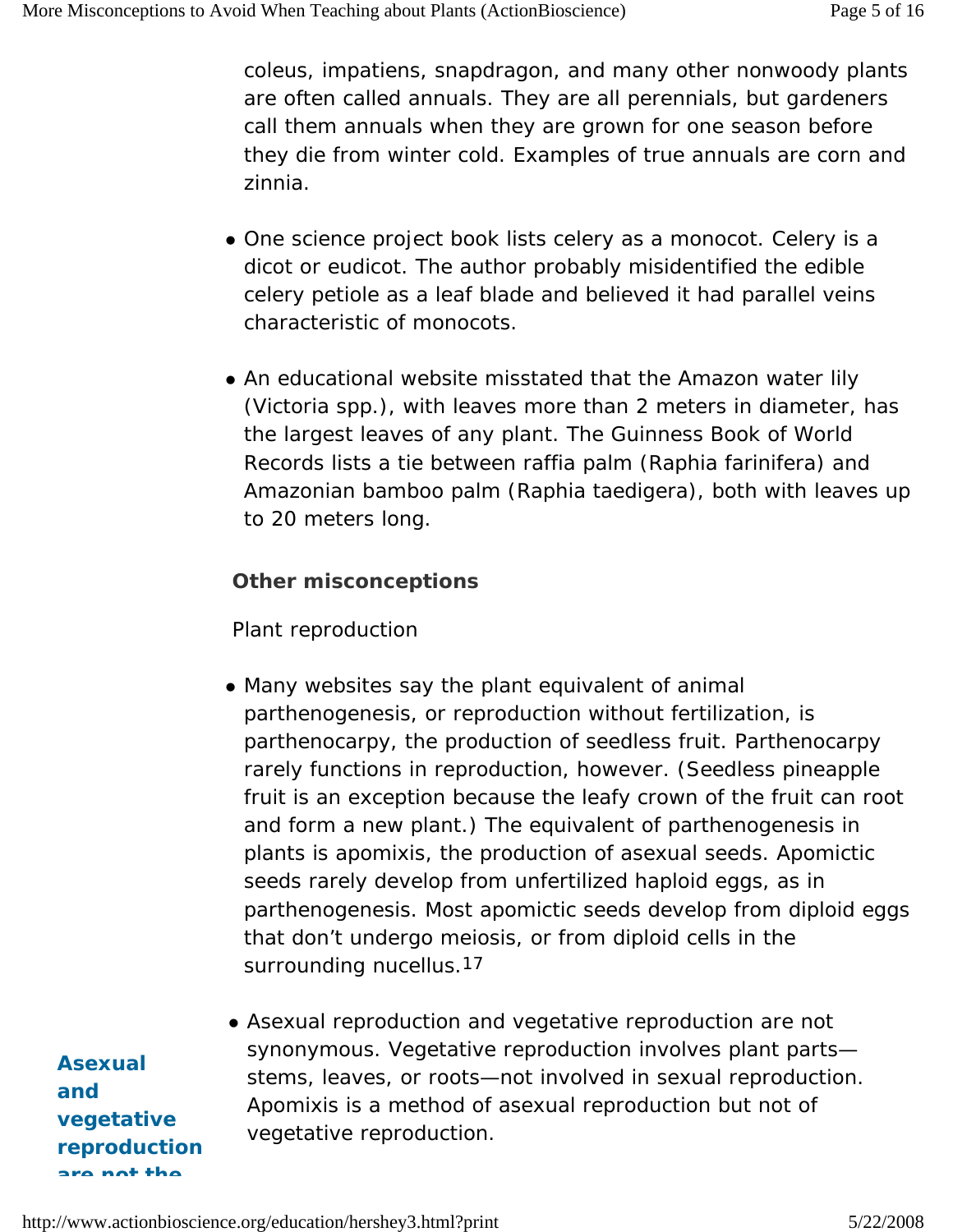- Vegetative propagation does not always produce offspring that are identical to the parent plant. Plants with variegated leaves are chimeras, meaning they have more than one tissue type, green and nongreen. When a variegated snake plant is propagated from leaf cuttings, plants with nonvariegated leaves are produced. The adventitious shoot that develops from the leaf cutting originates from a single cell of one tissue type. To retain the leaf variegation, the snake plant must be propagated by dividing the parent into two or more plants.17
- A plant clone is not always produced from a single cell, although it can be. Plant clones are usually grown from shoots, roots, or leaves.
- Pollen is not the male gamete, as stated in a science project book. Pollen is the multicellular male gametophyte, which contains male gametes.
- An educational website states that endosperm (embryonic food tissue) is located inside cotyledons (embryonic leaves). Cotyledons may digest and absorb the endosperm during development, but it is no longer endosperm after digestion. When present in a mature seed, endosperm always occurs outside the cotyledon(s).

#### *Plant taxonomy*

• In a binomial, such as *Quercus alba, Quercus* is the genus but *alba* is not the species. *Quercus alba* is the species, and *alba* is the specific epithet.

### • Some publications italicize cultivar names. Cultivar names are not italicized. They are enclosed by single quotes, for example, 'Red Delicious' apple.

• It was once true that plant taxonomists used divisions, which are equivalent to phyla used by animal taxonomists. Plant taxonomists can now use phyla and often do; teachers may want to use phyla for both animals and plants.

#### *Know your nomenclature.*

#### *Plant anatomy*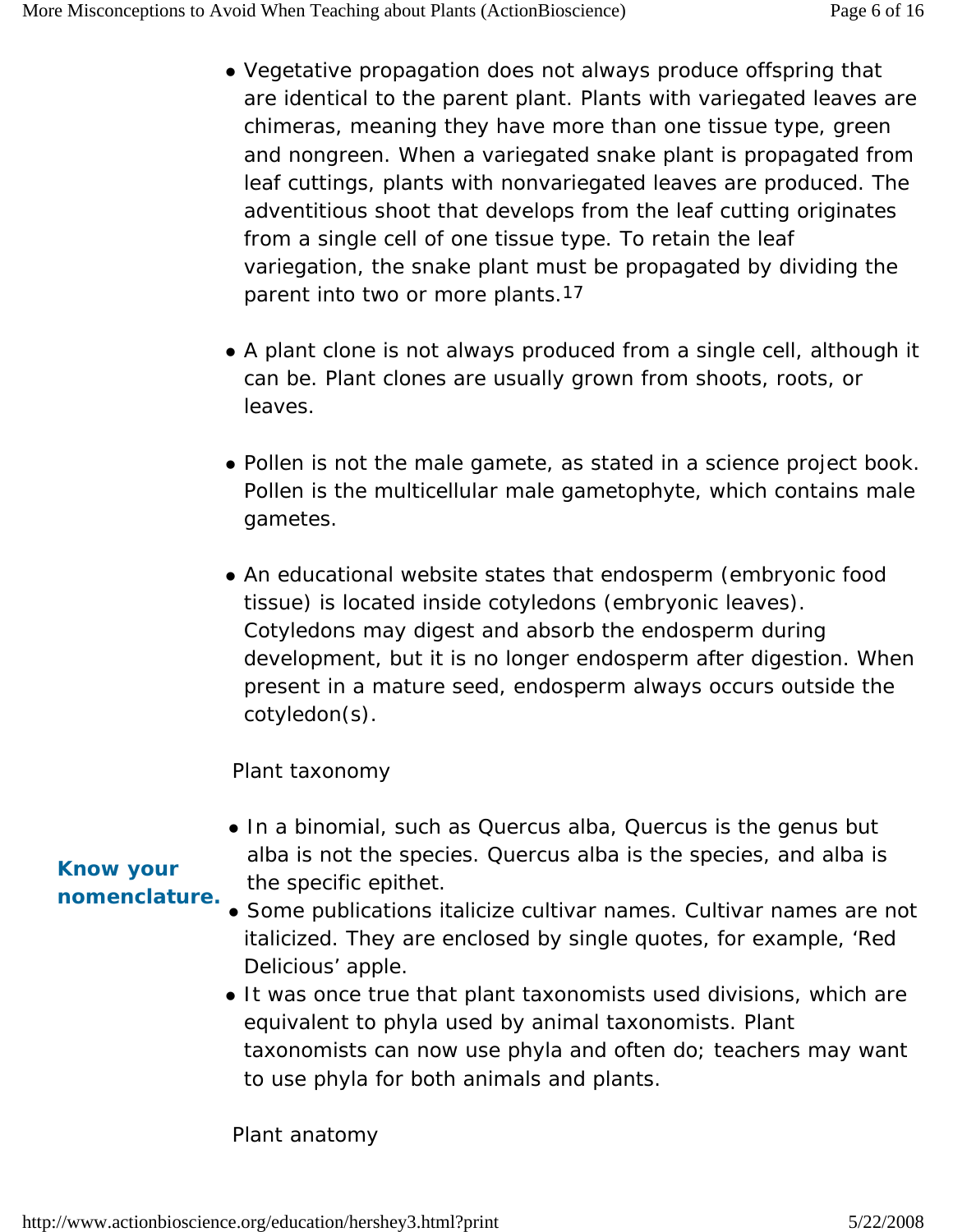- The term "phloem vessels" appears on many educational websites. This is a misnomer because vessels are structures characteristic of xylem. The correct term is "phloem sieve tubes."
- Drawings of root cross sections often do not show mycorrhizal fungi. This is atypical because about 90 percent of plant species have mycorrhizae, which means "fungus root."
- The food storage tissue of angiosperm seeds is not always endosperm. Some angiosperm seeds have a diploid perisperm as their food storage tissue instead of endosperm. The perisperm develops from ovule cells. Example of seeds with perisperm are pepper (*Piper nigrum*) and beet (*Beta vulgaris*).
- An educational website states that dead xylem cells, which transport water, are impermeable. Dead xylem cells, both vessel elements and tracheids, could not transport water if they were impermeable.

#### *Plant morphology*

- "Staminate cones" is a widely used term, but it is a misnomer because gymnosperm cones lack stamens. The correct term is "pollen cone."
- An encyclopedia states that "suckers" are specialized roots of parasitic plants that steal nutrients from their host plant. The specialized roots of parasitic plants are called "haustoria."18 Suckers are adventitious shoots that arise from underground roots.
- An encyclopedia relates that stems of a strangler fig "strangle" its tree host. Strangler fig (*Ficus* spp.) usually starts as an epiphyte high in the host tree, and its aerial roots encircle the host trunk and do the "strangling."19
- An educational website claims that dandelion seeds have "parachutes" for wind dispersal, attributing what is often a fruit function to seeds. The dandelion fruit serves as the "parachute."

*Terms are commonly misused.*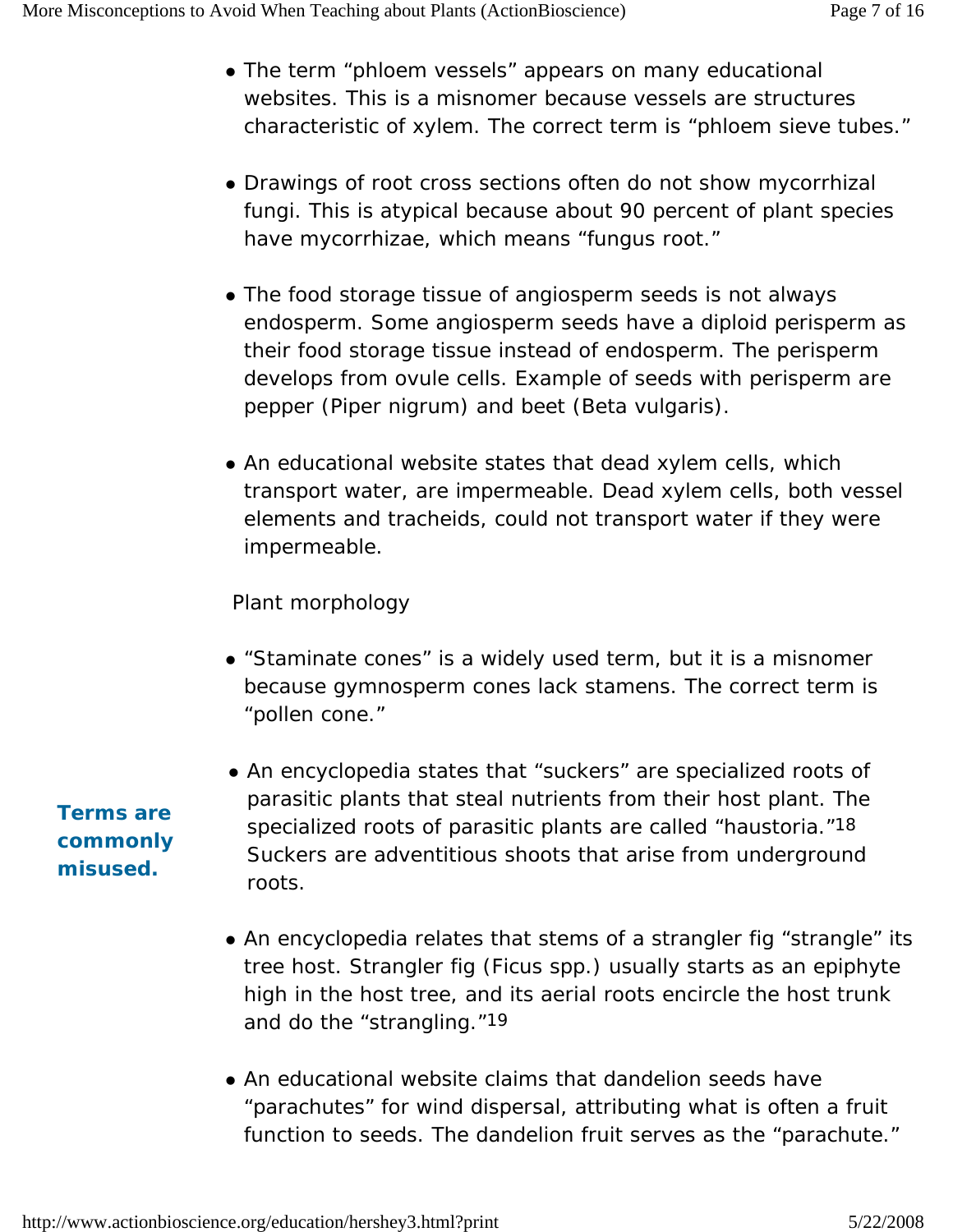#### *Plant physiology*

*Tropism is a directed response.*

- "Tropism" may easily be the most misdefined term in plant biology. Defining tropism as a growth response to an environmental factor is far too vague. Tropism refers to the direction of plant growth being determined by the direction of an environmental factor, such as light, gravity, or touch.
- The caption for a photo of a single-rooted philodendron cutting claimed that auxins were applied to promote rooting. Philodendrons have aerial roots, so no auxin application is needed to elongate those preformed roots. (Another generic error is illustrated here: The appropriate control treatment isn't pictured to make the treatment effect clear.)
- A text claimed that a *nastic movement*, a plant response to certain stimuli, is not caused by an external stimulus. Some nastic movements are caused by an external stimulus, such as rapid closure of a Venus flytrap leaf, but the direction of movement does not depend on the direction of the stimulus, as in a tropism.20
- A text stated that the circling of a twining stem before it contacts a support is a nastic movement. That phenomenon is termed *circumnutation*.21
- "Photoperiodism" is often defined as the effect of day length on flowering. This understates the scope of photoperiodism, which also affects seed germination, tuber and bulb formation, leaf abscission, dormancy, adventitious plantlet formation on leaves, and sexual reproduction in some nonflowering plants.22
- A text stated that houseplants have little phototropism, which is why they were selected as houseplants. Houseplants do exhibit phototropism and are not selected for their response to light (or lack thereof) but for their ease of production and ability to survive and remain attractive in a home environment.

#### *Plant mineral nutrition*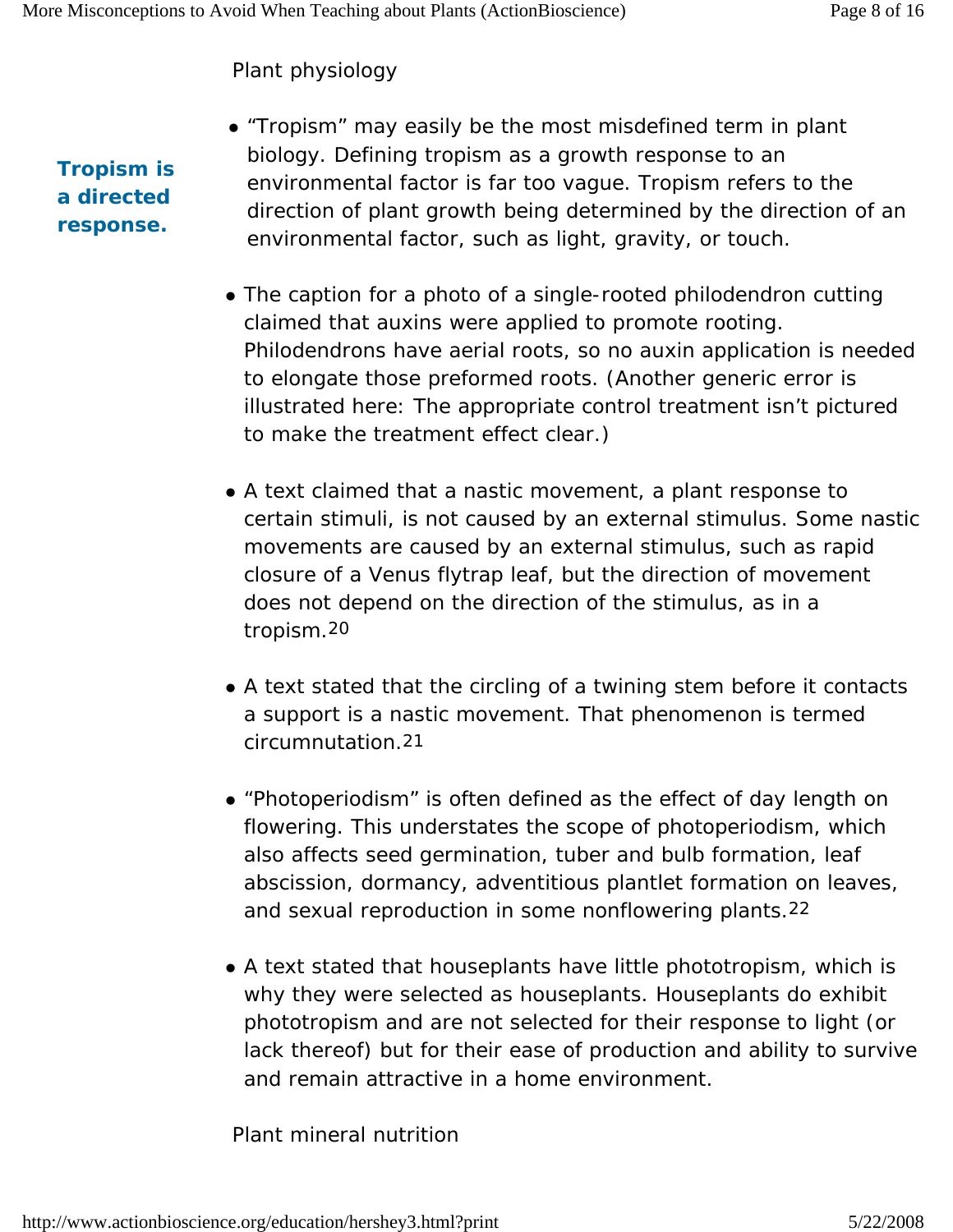- Squanto is often credited with showing Pilgrims how Native Americans used fish as fertilizer. Squanto did show them this, but it was not a Native American practice where he lived.23 Squanto had been to Europe and learned of fish fertilizer from European farmers. Native Americans practiced shifting agriculture and had no need for fertilizer. They moved on to new land when the soil fertility of a place was depleted.
- Texts often say soil pH determines hydrangea flower color. Actually, the aluminum concentration in the flower tissue determines its color.24 Hydrangeas in acidic organic soil form pink flowers because there is often little aluminum in organic soils. Commercial growers who want blue hydrangeas add aluminum sulfate to the soil. This provides sufficient aluminum as well as a low enough pH for the aluminum to be available for plant uptake.
- The available form of boron for plants is not  $H_2BO_{3-}$ . Plants absorb boron mainly as uncharged boric acid,  $B(OH)_{23}$ . [It is structurally more accurate to write B(OH)<sub>3</sub> than  $H_3BO_3$ .] As a Lewis acid B(OH) $_3$  combines with H $_2$ O to produce B(OH) $_4^{\text{-}}$  and  $H+$ .
- Sulfates do not lower soil pH. The cation part of the molecule does. Calcium sulfate and potassium sulfate are not used to acidify soil. Aluminum sulfate  $\text{[Al}_2\text{(SO}_4)_3\text{]}$  and iron sulfate (FeSO<sub> $<sub>A</sub>$ ) are used to acidify soil. Both Al and Fe combine with</sub></sub> hydroxyl ions (OH-) to form insoluble hydroxides,  $Fe(OH)$ <sub>3</sub> and Al (OH)3. Elemental sulfur can acidify soil when *Thiobacillus* bacteria convert it to sulfuric acid.
- The calcium in liming materials does not raise soil pH. The anion part of the liming molecule, such as carbonate or hydroxyl, neutralizes hydrogen ions. Other hydroxides or carbonates, such as magnesium and potassium, also function as liming materials.

#### **Conclusion**

Given the frequency of published plant misconceptions, teachers must inform students about the problem. Students and teachers need to maintain a healthy skepticism about plant facts. The

*Sources may be incorrect about mineral nutrients.*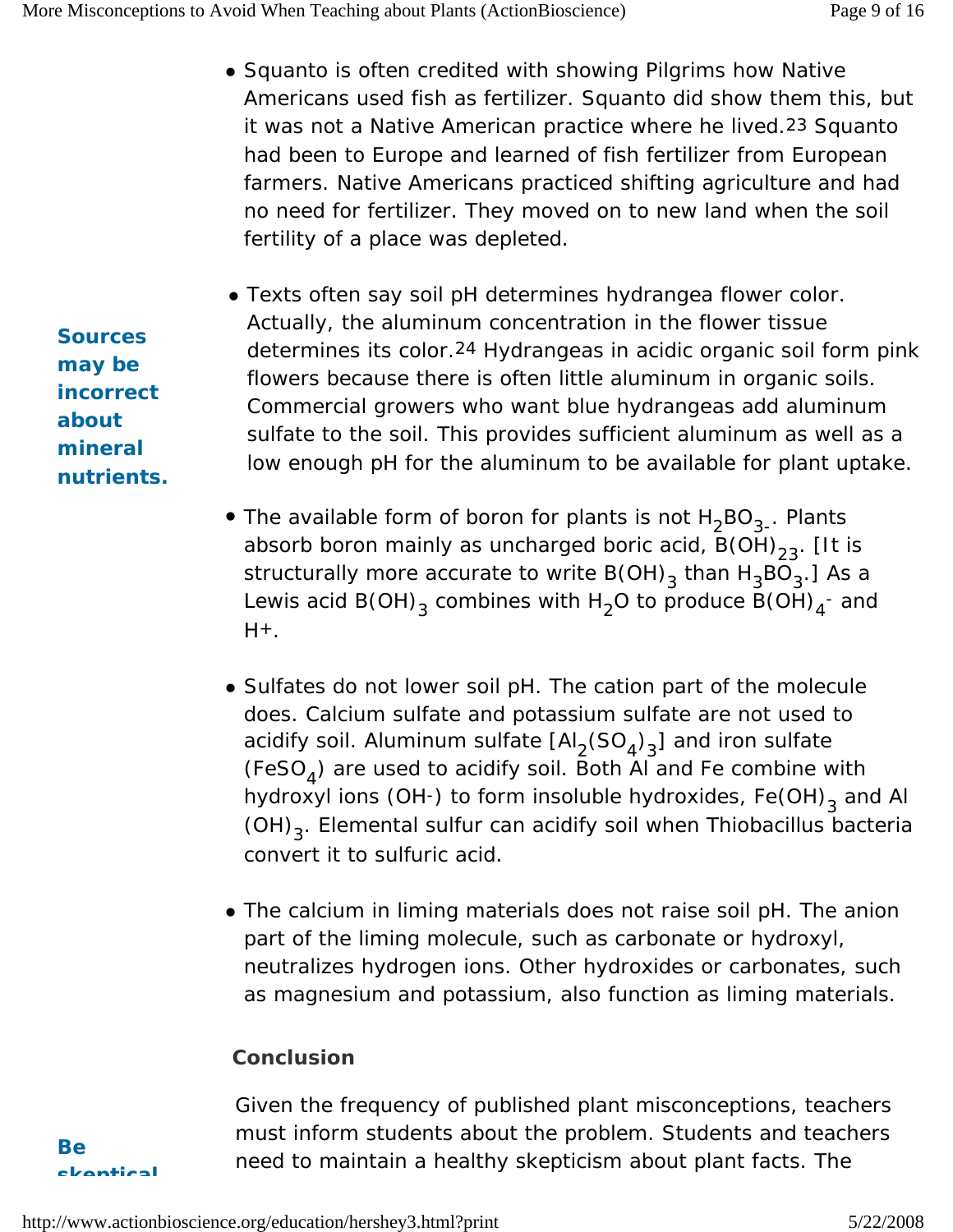*plant facts.*

bionet.plants.education newsgroup is a good place for teachers to pose questions on suspected plant misconceptions.

**© 2005, American Institute of Biological Sciences. Educators have permission to reprint articles for classroom use; other users, please contact editor@actionbioscience.org for reprint permission. See reprint policy.** 

**David R. Hershey, Ph.D.**, is a biology education consultant and author of *Plant Biology Science Projects* (1995, Wiley). He has published over three dozen teaching articles in journals such as *Science Teacher*, *Science Activities*, *Plant Science Bulletin*, *American Biology Teacher*, and *BioScience*. He answers botany questions for madsci.org and often contributes to the bionet.plants.education newsgroup. Hershey received his Ph.D. in plant physiology from University of California at Davis. http://www.fortunecity.com/greenfield/clearstreets/84/bio.htm

# **learnmore links**

#### **More David Hershey articles on ActionBioscience.org**

- » Avoid Misconceptions When Teaching about Plants Fifty more plant misconceptions are identified, with several plant education links. http://www.actionbioscience.org/education/hershey.html
- » Plant Content in the National Science Education Standards. Shortcomings and misconceptions of plant content in the National Science Education Standards are described along with suggestions for successful teaching about plants.

http://www.actionbioscience.org/education/hershey2.html

#### **Scott's Botanical Link of the Day**

University of Oklahoma botany professor Scott Russell provides a link to an informative botany website every day. Over 1700 links. http://www.ou.edu/cas/botany-micro/bot-linx/

#### **Royal Botanic Gardens, Kew, information sheets**

Links to a wide variety of plant topics include economic plants, invasive plants, plant diversity, and plant structure.

http://www.rbgkew.org.uk/ksheets/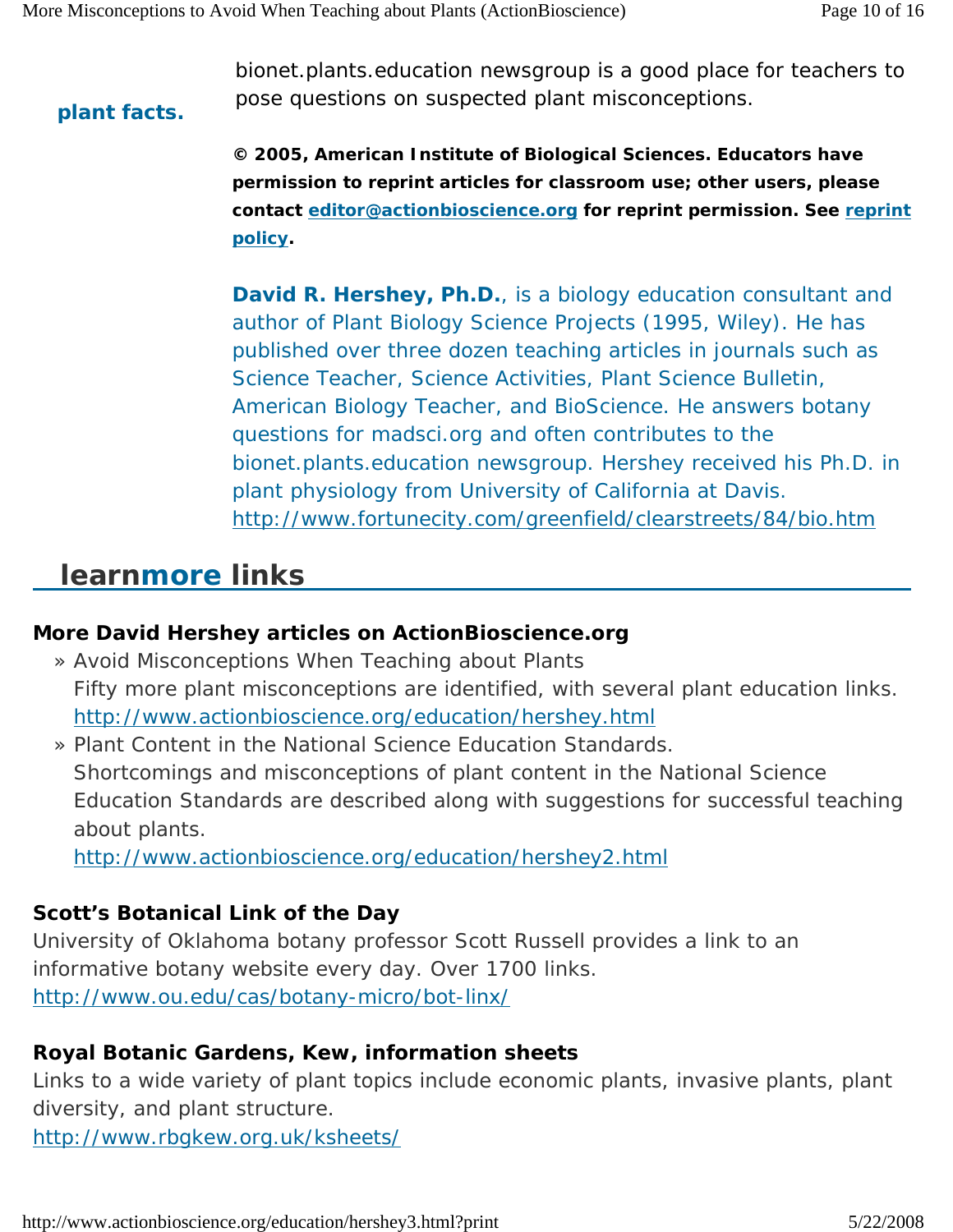#### **Plant Explorers**

Read articles on famous plant explorers—the Indiana Joneses of botany—and on botanical artists, Linnaeus, and Nathaniel Ward, the inventor of the terrarium. http://www.plantexplorers.com/

#### **Guinness World Records**

Search for plant world records on trees, flowers, seeds, plants, weeds, and more. http://www.guinnessworldrecords.com/

#### **Images and art of plants**

- » University of British Columbia's botany photo of the day http://www.ubcbotanicalgarden.org/potd/
- » Harvard University's Ware Collection of Blaschka Glass Models of Plants, http://www.hmnh.harvard.edu/on\_exhibit/the\_glass\_flowers.html
- » HMS Endeavour botanical illustrations from the Natural History Museum, London http://internt.nhm.ac.uk/jdsml/nature-online/endeavour-botanical/
- » Curtis's Botanical Magazine http://www.nal.usda.gov/curtis/
- » Purdue University's image collection http://www.hort.purdue.edu/newcrop/history/lecture39/images.html

#### **Focus on specific plants**

- » The "exploding" flowers of bunchberry dogwood (*Cornus canadensis*) http://www.williams.edu/biology/explodingflower/plant.html
- » Introduction to the cycads: Legacy of the Mesozoic http://www.ucmp.berkeley.edu/seedplants/cycadophyta/cycads.html
- » Wollemi Pine, the living fossil conifer http://www.wollemipine.com/ http://www.rbgsyd.nsw.gov.au/information\_about\_plants/wollemi\_pine
- » The Ginkgo Pages, about this living fossil gymnosperm http://www.xs4all.nl/~kwanten/
- » The Lotus-Effect

A scientific study of plant surfaces by W. Barthlott and C. Neinhuis (1997, Planta 202: 1–8) founded a new concept in physics, the Lotus-Effect, and provided the idea and trademark for a dirt-repelling paint.

http://lotus-shower.isunet.edu/the\_lotus\_effect.htm

#### **For educators and students: Textbooks**

» Introductory Plant Biology, 9th edition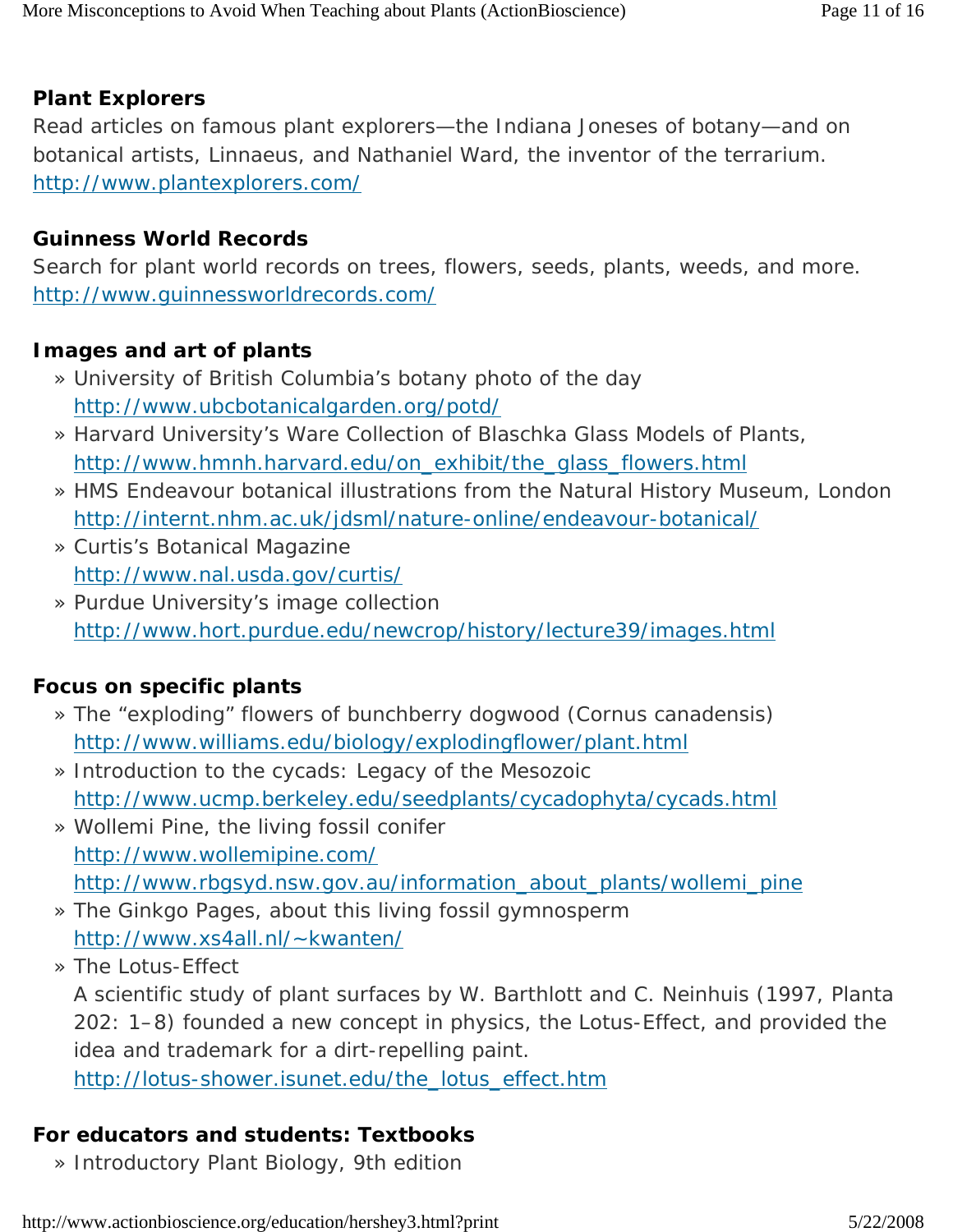A college botany text by Kingsley Stern, with an online learning center and free content.

http://highered.mcgraw-hill.com/sites/0072909412/student\_view0/

- » Botany Online: The Internet Hypertextbook
	- A Web-based botany textbook, under construction but with many worthwhile sections.

http://www.biologie.uni-hamburg.de/b-online/e00/contents.htm

- » Farabee's Online Biology Textbook A free college biology text with several plant chapters. http://www.emc.maricopa.edu/faculty/farabee/BIOBK/BioBookTOC.html
- » Kimball's Biology Pages Free online college biology text with a dozens of pages on plant biology topics. http://users.rcn.com/jkimball.ma.ultranet/BiologyPages/

# **getinvolved links**

## **Scientific Inquiry through Plants**

In this project of the Botanical Society of America, plant biologists mentor public school teachers and students in research projects. http://www.plantbiology.org/

### **Partnership for Plant-Based Education**

This partnership of nonprofits promotes the use of plants for standards-based learning in K–12 classrooms. http://ppbe.org/

### **School Garden Wizard**

Create a school garden using this guide by the United States Botanic Garden and Chicago Botanic Garden.

http://www.schoolgardenwizard.org/

### **Center for Plant Conservation: Plants in Peril**

Explore biodiversity and conservation with this guide for middle school educators. http://www.centerforplantconservation.org/peril/perilmnu.html

### **New York Botanical Garden's Children's Education**

Programs for K–8 students and teachers include self-guided tours and curriculum units.

http://www.nybg.org/chil\_edu/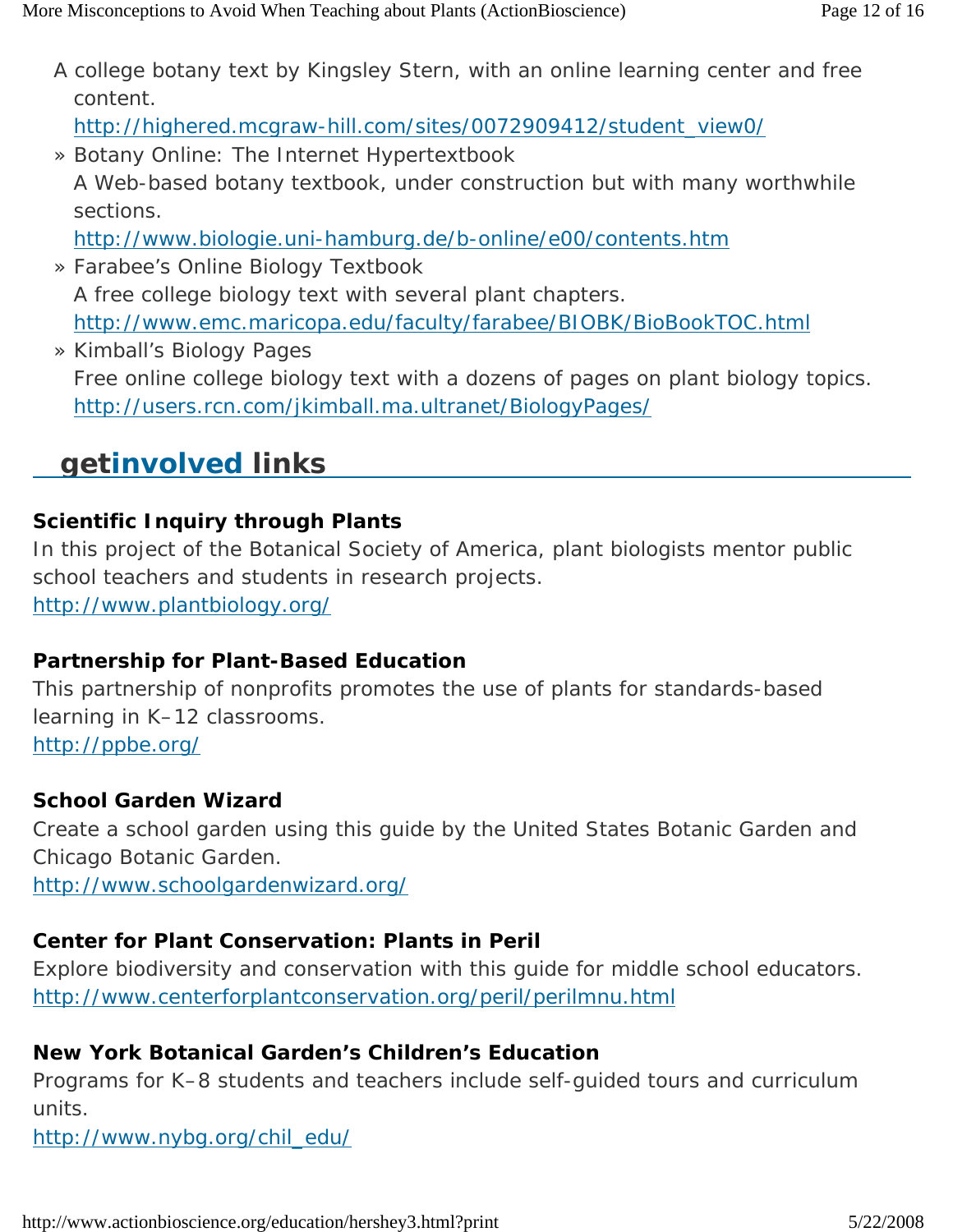#### **Jurassic gardens**

Gardens with nonflowering plants, such as cycads, mosses, and conifers, can recreate the environment of the Jurassic Period, or the age of dinosaurs. http://leon.ifas.ufl.edu/News\_Columns/2003/011903.pdf http://www.earthmuseum.segs.uwa.edu.au/the\_eocene\_and\_jurassic\_gardens http://www.st-andrews.ac.uk/~www\_sgg/html/jurassicgdn.html

## **articlereferences**

- 1. Hershey, D. R. 2004. Avoid misconceptions when teaching about plants. *Actionbioscience.org*. http://www.actionbioscience.org/education/hershey.html (accessed 10/10/05)
- 2. Rachmilevitch, S., A.B. Cousins, and A.J. Bloom. 2004. Nitrate assimilation in plant shoots depends on photorespiration. *Proceedings of the National Academy of Sciences*. 101(31): 11506–11510. http://www.pnas.org/cgi/content/abstract/101/31/11506 (accessed Oct. 12, 2005)
- 3. Taiz, L., and E. Zeiger. 1998. *Plant Physiology*. Sunderland, MA: Sinauer Associates.
- 4. Brown, P. H., R.M. Welch, and E. E. Cary. 1987. Nickel: A micronutrient essential for higher plants. *Plant Physiology* 85: 801–803. http://www.pubmedcentral.nih.gov/articlerender.fcgi? artid=1054342 (accessed Oct. 10, 2005)
- 5. Huang, T., H. Bohlenius, S. Eriksson, F. Parcy, and O. Nilsson. 2005. The mRNA of the Arabidopsis gene FT moves from leaf to shoot apex and induces flowering. *Science* 309: 1694– 1696. http://www.ncbi.nlm.nih.gov/entrez/query.fcgi? cmd=Retrieve&db=pubmed&dopt=Abstract&list\_uids=16099949&query\_hl=7 (accessed Oct. 10, 2005)
- 6. Steppuhn, A., K. Gase, B. Krock, R. Halitschke, and I. T. Baldwin. 2004. Nicotine's defensive function in nature. *PLoS Biology* 2(8): e217. http://biology.plosjournals.org/perlserv/? request=get-document&doi=10.1371/journal.pbio.0020217 (accessed Oct. 10, 2005)
- 7. Shen-Miller, J., J.W. Schopf, G. Harbottle, R. Cao, S. Ouyang, K. Zhou, J.R. Southon, and G. Liu. 2002. Long-living lotus: Germination and soil gamma-irradiation of centuries-old fruits, and cultivation, growth, and phenotypic abnormalities of offspring. *American Journal of Botany* 89: 236–247. http://www.amjbot.org/cgi/content/full/89/2/236 (accessed Oct. 10, 2005)
- 8. Kalman, M. 2005. Seed of extinct date palm sprouts after 2,000 years. *San Francisco Chronicle*, June 12, p A-1. http://sfgate.com/cgi-bin/article.cgi?f=/c/a/2005/06/12/MNGJND7G5T1.DTL (accessed Oct. 10, 2005)
- 9. Hershey, D. R. 2005. Plants are indeed intelligent. *Plant Science Bulletin* 51: 75–77. http://botany.org/PlantScienceBulletin/PSB-2005-51-3.php#Plants (accessed Oct. 10, 2005)
- 10. Trewavas, A. 2003. Aspects of plant intelligence. *Annals of Botany* 92: 1–20. http://aob.oupjournals.org/cgi/content/full/92/1/1 (accessed Oct. 10, 2005)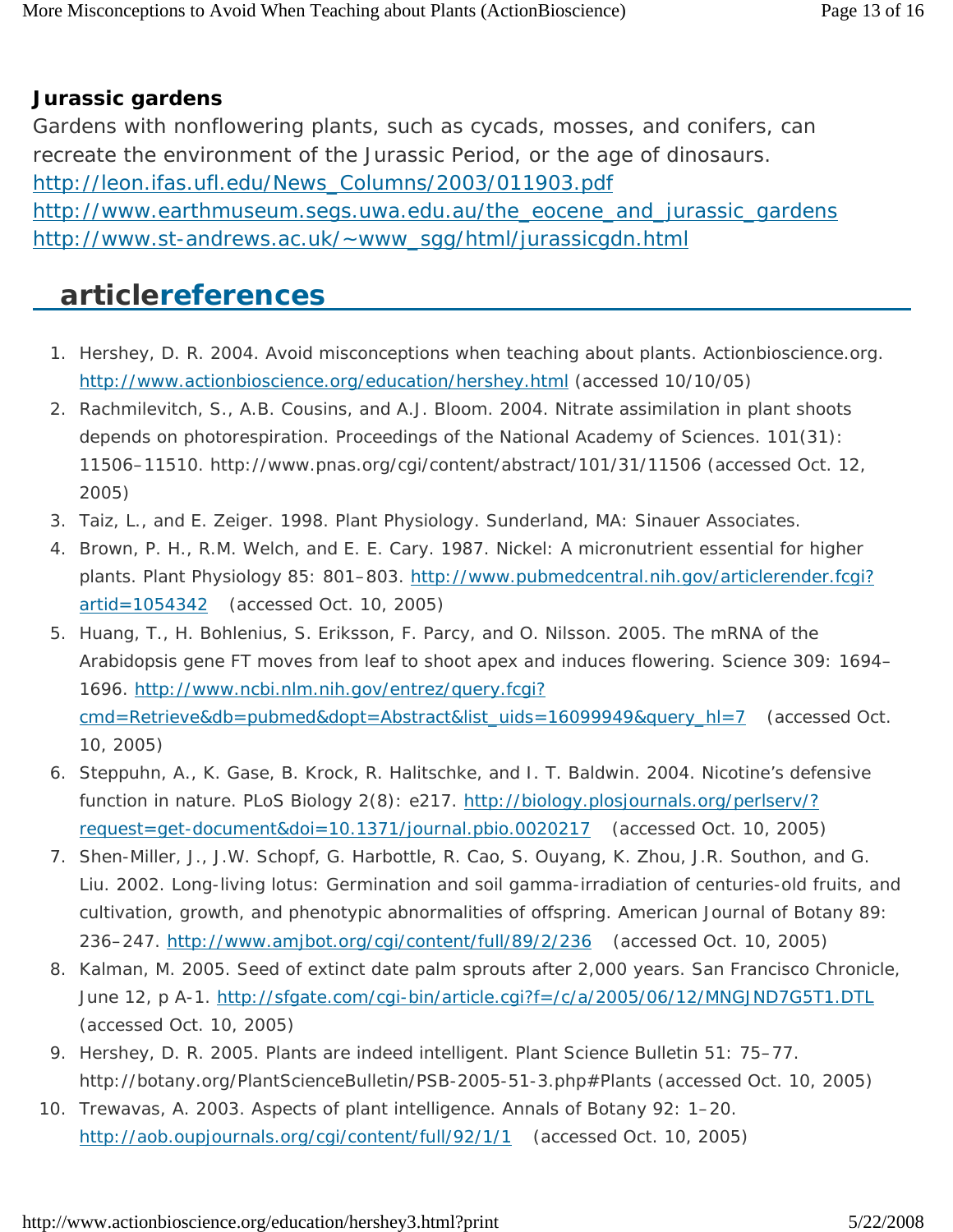- 11. The First Symposium on Plant Neurobiology, 17–20 May 2005, Florence, Italy. http://izmb.de/volkmann/plantneuro.php (accessed Oct. 10, 2005)
- 12. Brenner, E. D., D. W. Stevenson, and R. W. Twigg. 2003. Cycads: Evolutionary innovations and the role of plant-derived neurotoxins. *Trends in Plant Science* 8: 446–52. http://sciweb.nybg.org/science2/TIPS2003.pdf (accessed Oct. 15, 2005)
- 13. Yamasue, Y. 2001. Strategy of Echinochloa oryzicola Vasing. for survival in flooded rice. *Weed Biology and Management* 1: 28–36.
- 14. Carpenter, S.B., and N. D. Smith. 1981. Germination of Paulownia seeds in the presence and absence of light. *Tree Planters' Notes* 32(4): 27–29. http://www.rngr.net/Publications/tpn/32/32\_4\_27\_29.pdf/file (accessed Oct. 15. 2005)
- 15. Proctor, M. C. F., and Z. Tuba. 2002. Poikilohydry and homoihydry: Antithesis or spectrum of possibilities? *New Phytologist* 156: 327–349. http://www.blackwellsynergy.com/doi/full/10.1046/j.1469-8137.2002.00526.x (accessed Oct. 08, 2005)
- 16. Strack, D., T. Vogt, and W. Schliemann. 2003. Recent advances in betalain research. *Phytochemistry*. 62: 247–69.
- 17. Hartmann, H. T, and D. E. Kester. 1983. Plant Propagation: *Principles and Practices*. Englewood Cliffs, NJ: Prentice-Hall.
- 18. Mower, J. P., S. Stefanovic, G. J. Young, and J. D. Palmer. 2004. Gene transfer from parasitic to host plants. *Nature* 432: 165–166. http://www.bio.indiana.edu/~palmerlab/Website/Journals/Journals/204.pdf (accessed Oct. 9, 2005)
- 19. Gilman, E. F., and D.G. Watson. 1993. *Ficus aurea*, strangler fig. *USDA Forest Service, Fact Sheet ST-250*. http://hort.ifas.ufl.edu/trees/FICAURA.pdf (accessed Oct. 10. 2005)
- 20. Forterre, Y., J. M. Skotheim, J. Dumais, and L. Mahadevan. 2005. How the Venus flytrap snaps. *Nature* 433: 421–425. http://www.nature.com/nature/journal/v433/n7024/abs/nature03185.html (accessed Oct. 15.
- 21. Mullen, J. L., E. Turk, K. Johnson, C. Wolverton, H. Ishikawa, C. Simmons, D. Söll, and M. L. Evans. 1998. Root-growth behavior of the *Arabidopsis* mutant *rgr1*: Roles of gravitropism and circumnutation in the waving/coiling phenomenon. *Plant Physiology* 118: 1139–1145. http://www.pubmedcentral.gov/articlerender.fcgi?tool=pubmed&pubmedid=9847088 (accessed Oct. 15. 2005)
- 22. Salisbury, F. B., and C. W. Ross. 1985. *Plant Physiology*. Belmont, CA: Wadsworth.

2005)

- 23. Hershey, D. R. 2000. The truth behind some great plant stories. *American Biology Teacher* 62: 408–413.
- 24. Ma, J. F., S. Hiradate, K. Nomoto, T. Iwashita, and H. Matsumoto. 1997. Internal detoxification mechanism of Al in hydrangea (identification of Al form in the leaves). *Plant Physiology* 113: 1033–1039. http://www.pubmedcentral.gov/picrender.fcgi?artid=158226&blobtype=pdf (accessed Oct. 10, 2005)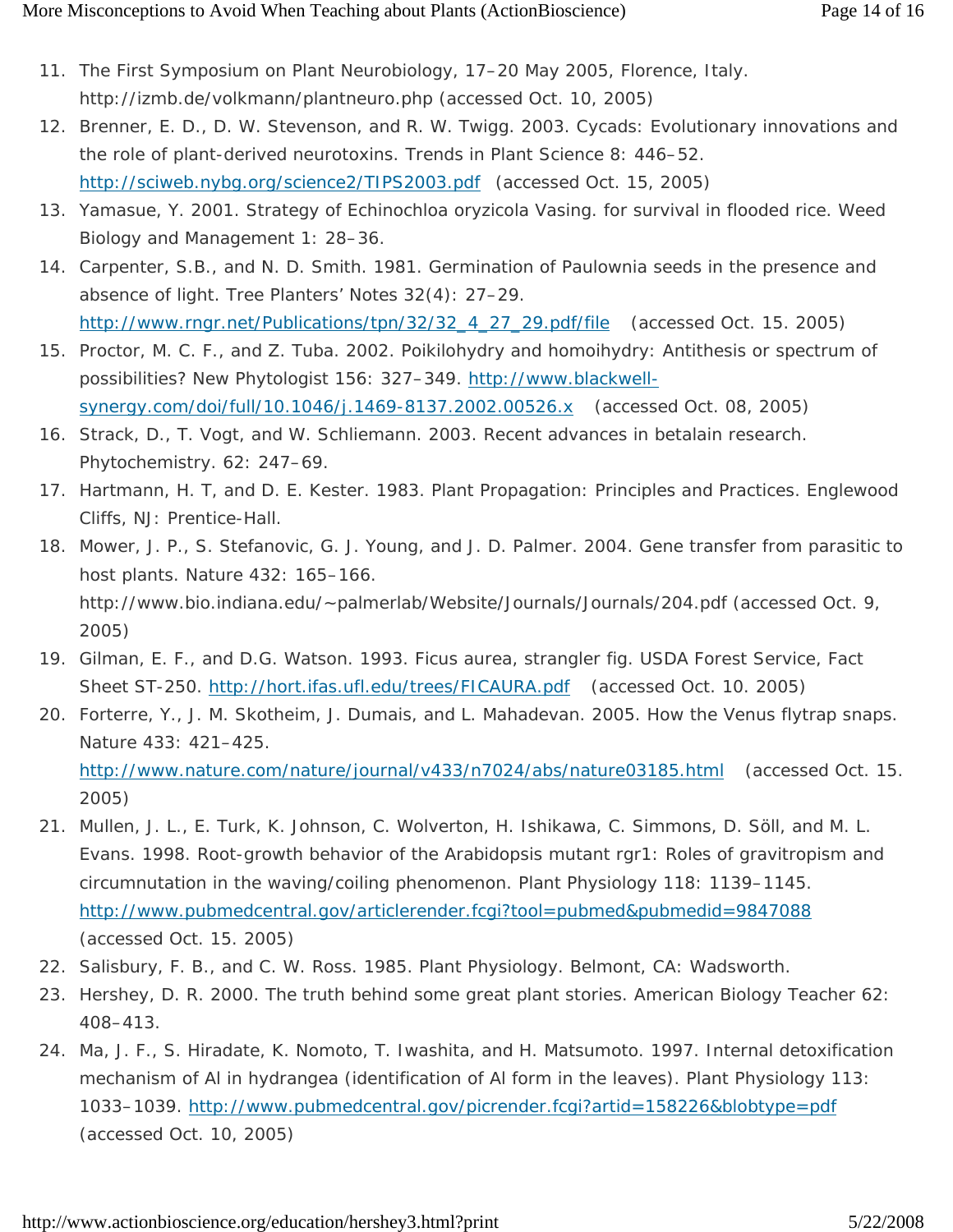#### **author glossary**

**Berry** — *In botany,* "berry" is a fruit with all fruit layers fleshy, usually with multiple seeds, such as grape, banana, blueberry, pepper (*Capsicum* spp.), and tomato. *In popular use,* "berry" is applied to several types of small, at least partly fleshy botanical fruits, including drupes (bayberry, holly), pomes (chokeberry, pyracantha), multiple fruits (mulberry), and aggregate fruits (blackberry, raspberry, strawberry). *In popular use,* "berry" is also applied to gymnosperm seeds with fleshy seed coats (juniper) or fleshy seed arils (yew).

**Bulb** — *In botany,* "bulb" is usually an underground structure consisting of a short, vertical stem with fleshy storage leaves attached, as in daffodil, tulip, and lily. *In gardening,* "bulb" can be any specialized underground structure that is used to propagate plants, including true bulbs, corms, tubers, tuberous roots, and rhizomes.

**Fertilization** — *In botany,* "fertilization" is the union of two gametes to form a zygote. "Syngamy" is a synonym. *In plant agriculture and gardening*, "fertilization" is the application of essential mineral nutrients to plants.

**Flower** — *In botany,* the characteristic sexual reproductive organ of angiosperms consists of stamens, carpels, petals, and sepals. *In popular use,* some plant field guides and plant identification manuals use "flower" to refer to gymnosperm cones. The official state flower of Maine is the white pine cone and tassel; the pine tassel is apparently the leaves. "Flower" often is used by nonbotanists to refer to an inflorescence or cluster of flowers, as in daisy and lilac.

**Fruit** — *In botany,* "fruit" is a ripened ovary, sometimes with accessory parts. *In popular use,* "fruit" is a sweet, fleshy botanical product usually eaten as a dessert, snack, or juice. Fruits in the popular sense include apple, grape, peach, pear, and strawberry. *In popular use,* "fruit" does not include other edible botanical fruits such as tomato, pepper (*Capsicum* spp.), eggplant, squash, and green beans; they are termed "vegetables" instead.

**Herb** — *In botany,* "herb" is a nonwoody plant. *In popular use,* "herb" is one of the following: (1) a plant used as a flavoring in cooking, such as sage, rosemary, and thyme; (2) a plant valued for fragrance, such as lavender in herbal shampoos; (3) a plant with supposed medicinal properties, such as an herbal supplement or herbal remedy.

**Nut** — *In botany,* "nut" is a dry, indehiscent, one-seeded fruit with a hard shell, as in oak and chestnut. *In popular use,* "nut" includes certain edible seeds, such as peanut, Brazil nut, pine nut, ginkgo nut, and some types of hard botanical fruits, such as walnut, which is actually a drupe. **Petal** — *In botany,* "petal" is usually a colored flower part in the next-to-outermost whorl. *In popular* 

*use,* "petal" is also applied to colored leaves, termed bracts, associated with some flowers, as in dogwood, poinsettia, and bougainvillea.

**Prickle** — *In botany,* "prickle" is a sharp outgrowth of bark or epidermis on a stem that functions as a mechanical defense, as in rose. *In popular use,* the term often used is "thorn."

**Root** — *In botany,* "root" is usually an underground, cylindrical structure of vascular plants that functions in anchorage and absorption of water and mineral nutrients. *In popular use,* "root" also refers to underground stems. The ginger root sold in supermarkets is botanically an underground